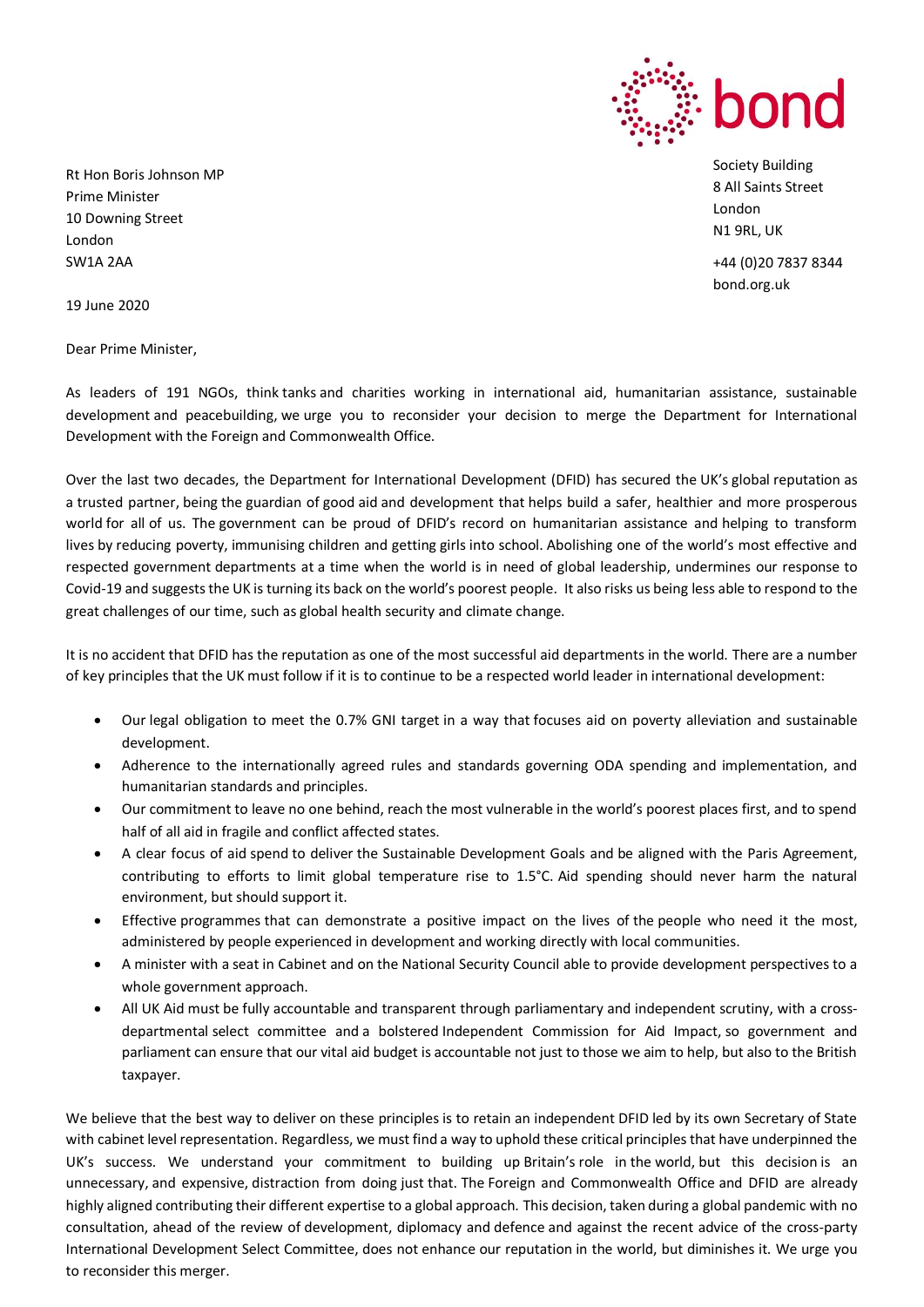Yours sincerely,

Karl Hankinson, CEO, Able Child Africa Josephine Rodgers, Executive Director, Access Agricutlure Rocio Moreno Lopez, Executive Director, Accountable Now Katy Adams, COO, Act4Africa Jean-Michel Grand, Executive Director, Action Against Hunger UK Katie Husselby, Coordinator, Action for Global Health Network UK Girish Menon, CEO, ActionAid UK Bert R Smit, CEO, ADRA-UK Andrew Betts, Director, Advantage Africa Yasmin Batliwala, CEO, Advocates for International Development Debbie Ariyo OBE, CEO, AFRUCA - Safeguarding Children Chris Roles, Managing Director, Age International Heather Pitcher, Head of Operations, AgriTechTalk International CIC Professor Ian J Govendir, CEO, Aids Orphan UK Trust Graeme Hodge, Chief Executive, All We Can Camilla Knox-Peebles, Chief Executive, Amref Health Africa UK Jasmine O'Connor OBE, CEO, Anti-Slavery International Alex Daniels, Chief Executive, APT Action on Poverty Quinn McKew, Executive Director, ARTICLE 19 Sheniz Tan, Director, Asfar CIC Penny David, CEO, Ashanti Development Jo Ashbridge, Director, AzuKo Mark Habibi, Executive Officer, BASED UK Alasdair Harris, Executive Director, Blue Ventures Conservation Dr Kang-San Tan, General Director, BMS World Mission Stephanie Draper, Chief Executive, Bond Lewis Temple, Chief Executive, BRAC UK Andrew Jowett, CEO, Build It International Peter Anderson, Chair, CADA NI – Coalition of Aid and Development Agencies Northern Ireland Ian Williams and Lorna Pearcey (Co-Directors) and Laura Vickery (Chair), Caplor Horizons Laurie Lee, CEO, CARE International UK Anil Patil, Executive Director, Carers Worldwide Kirsty Smith, CEO, CBM UK Cheryl Hooper, CEO, Cecily's Fund Dr L Allen, CEO, Centre for Global Equality Anna-mai Andrews and Katie Fowler, Co-CEOs, Chance for Childhood Henry Pomeroy, Director, CHASE Africa Jill Healey, Executive Director, ChildHope Richard Moore, CEO, Children in Crossfire Rachel Bentley, CEO, Children on the Edge Amanda Khozi Mukwashi, Chief Executive, Christian Aid James Thornton, CEO, ClientEarth Justin Dowds, Chief Executive Officer, Compassion UK and Ireland Danny Harvey, Executive Director, Concern Worldwide UK Jonathan Cohen, Executive Director, Conciliation Resources Peter Marsden, Chief Executive, Concordis International Caroline Ford, Chief Executive Officer, Consortium for Street Children Meena Varma, Director, Dalit Solidarity Network UK

Matthew Lake, CEO, Dhaka Ahsania Mission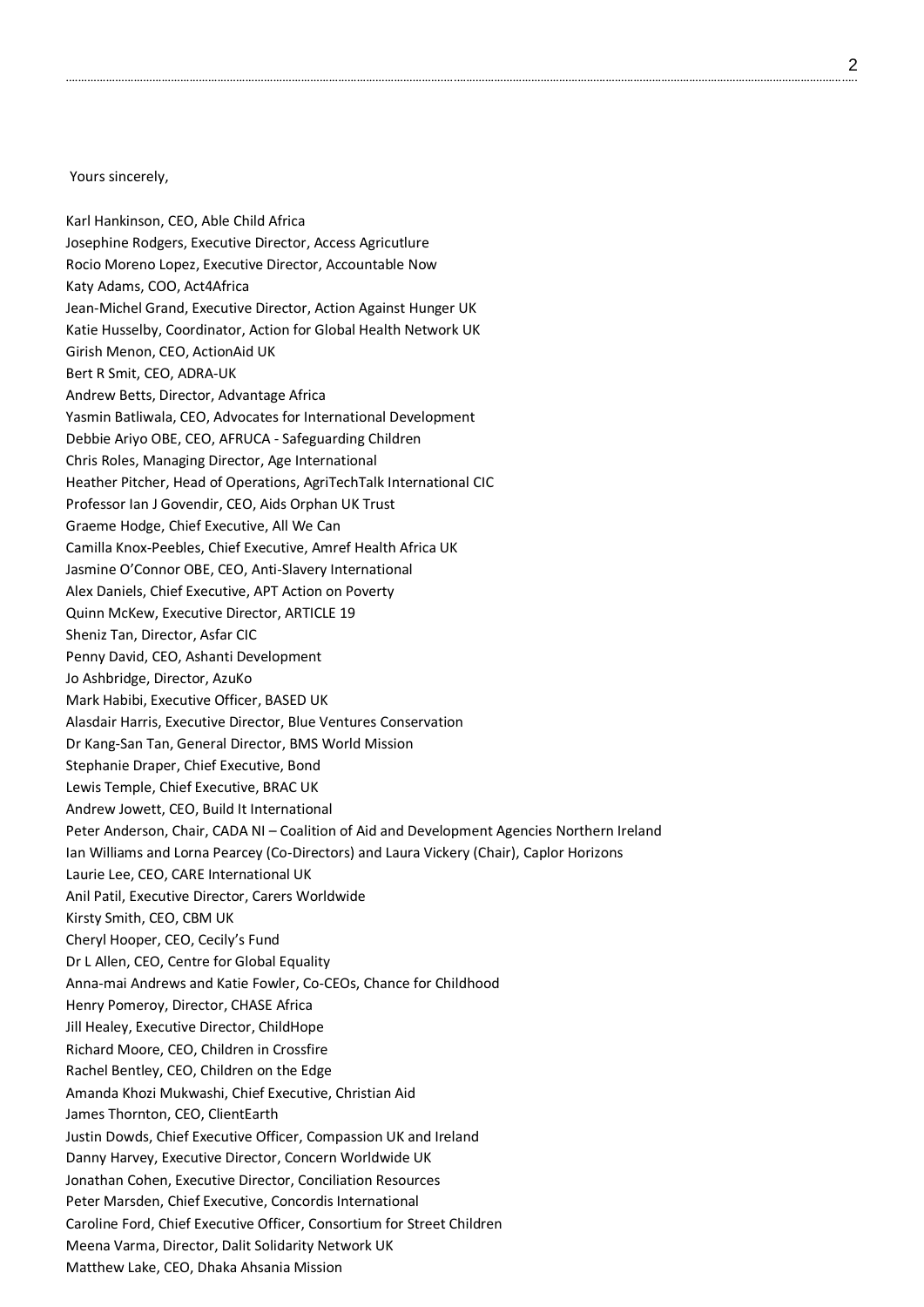Julia Misselbrook, Director International Partnerships, Digital Opportunity Trust UK Ellen Waters, Development Director, Doctors of the World UK Monowara Gani, CEO, Doctors Worldwide Petter Matthews, Executive Director, Engineers Against Poverty Tricia Barnett, Director, Equality in Tourism Jacqui Hunt, Director, Europe/Eurasia, Equality Now Michael Gidney, CEO, Fairtrade Foundation Patrick C. Fine, Chief Executive Officer, FHI 360 Saul Billingsley, Executive Director, FIA Foundation Rachel Lindley, CEO, Five Talents Paul Cornelius, CEO, Food for the Hungry UK Professor Gail Davey, Founder, Footwork, the International Podoconiosis Initiative Ziggy Garewal, UK Representative, Friends of ACTED UK Michael Deriaz, Chairman, Friends of Kipkelion Christine Stegling, Executive Director, Frontline AIDS Dr. Faith Mwangi-Powell, Chief Executive Officer, Girls Not Brides: The Global Partnership to End Child Marriage Marie Rumsby, UK Country Director, Global Citizen Prof Khalid Nadvi, Managing Director and Head, Global Development Institute, The University of Manchester Jenny Hodgson, Executive Director, Global Fund for Community Foundations Anna Henry, Director, Global Initiative to End All Corporal Punishment of Children Bijay Kumar, Executive Director, Global Network of Civil Society Organisations for Disaster Reduction (GNDR) Dr Husna Ahmad OBE, CEO, Global One 2015 Mike Davis, CEO, Global Witness Hyejoung Yang, Chief Officer, Good Neighbours UK Martin Drewry, CEO, Health Poverty Action Justin Derbyshire, Chief Executive, HelpAge International Julie Davis, CEO, Hope for Children Carwyn Hill, Co-founder & CEO, Hope Health Action Claire O'Shea, Head, Hub Cymru Africa Aleema Shivji, CEO, Humanity & Inclusion UK Dr Christine Sow, CEO, Humentum Andrew Norton, Director, IIED (International Institute for Environment and Development) Helena Nightingale, Director, Integrated Village Development Trust Jasmina Haynes, CEO, Integrity Action Prof Tom Potokar OBE, Director, Interburns Mark Galloway, Executive Director, International Broadcasting Trust Marge Berer, Co-Coordinator, International Campaign for Women's Right to Safe Abortion Adele Paterson, CEO, International Health Partners Ognjen Radosavljevic, Managing Director, International Medical Corps UK John Reynolds, CEO, International Nepal Fellowship John Young, Executive Director, International Network for Advancing Science and Policy (INASP) Laura Kyrke-Smith, UK Executive Director, International Rescue Committee Jodie Ginsberg, Chief Executive Officer, Internews Europe Jim Emerson, Chief Executive, INTRAC Naser Haghamed Chief Executive Officer, Islamic Relief Worldwide Danish Jabbar Khan, CEO, Kaarvan Crafts Foundation Fiona Bristow, Director, Kanaama Interactive Community Support Shona Lockyer, Chair of Trustees, Kambia Appeal Ciaran Maguire, Chief Executive, Karuna Trust David Bonbright, Co-founder and Chief Executive, Keystone Accountability

Kristine Stave, Global COO, Lifebox Foundation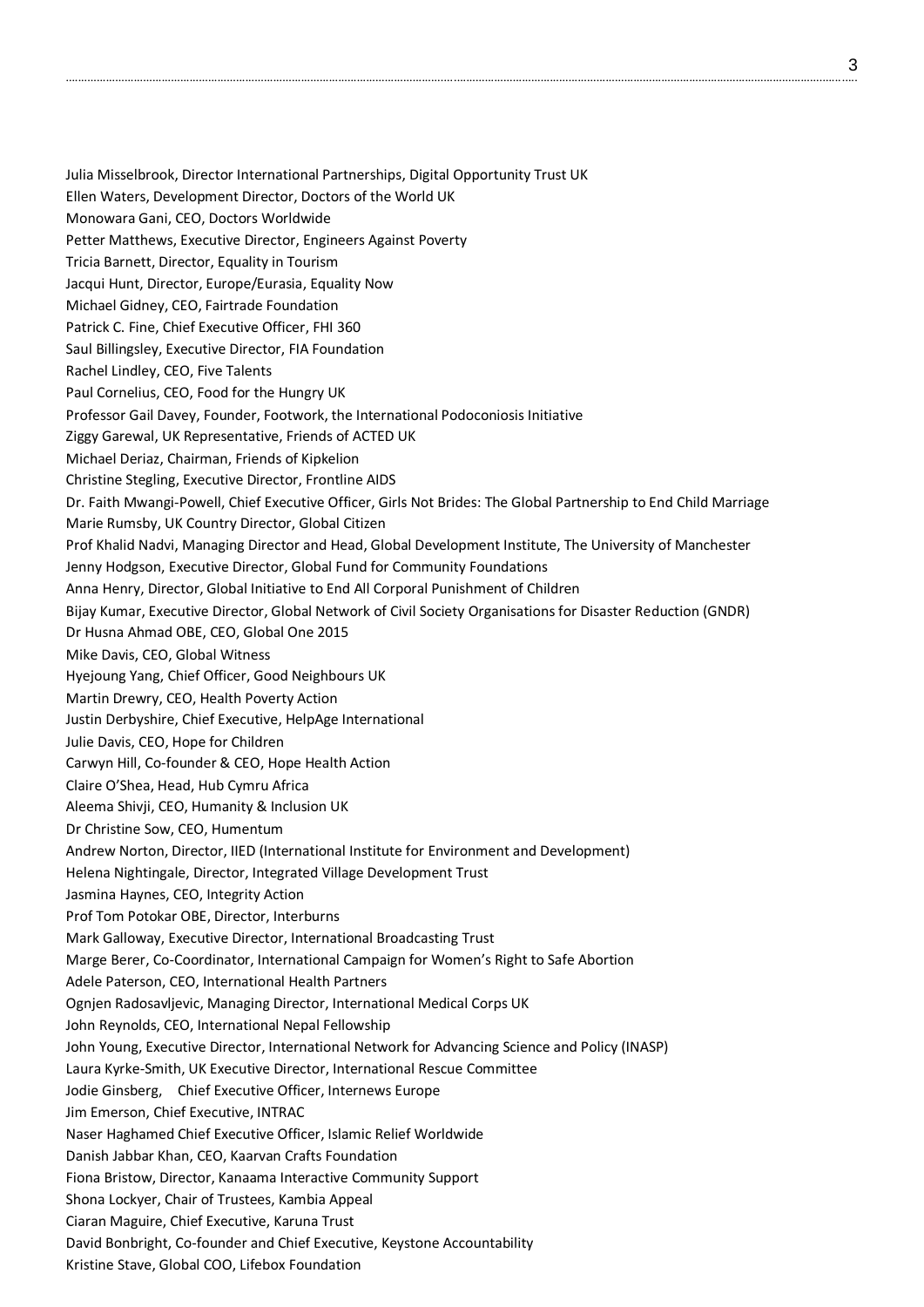Dawn Rennie, Executive Director (UK), Light for the World Fiona Greig, CEO, Link Community Development International Rainatou Sow, Executive Director, Make Every Woman Count Charles Nelson, CEO, Malaria Consortium Julian Watson, Director, Mbedza Projects Support Catherine McCarthy, Chief Executive, Medical Aid Films Simon O'Connell, Executive Director, Mercy Corps Europe Joanne Balaam, Acting Executive Director, Mercy Ships UK Ltd Joshua Castellino, Executive Director, Minority Rights Group Ruth Whitaker, Chief Executive, Mission Aviation Fellowship UK (MAF UK) Bev Jullien, Chief Executive Officer, Mothers' Union Kashif Shabir, Interim CEO, Muslim Aid Irfan Khan, Director Humanitarian and International Partnerships, Muslim Hands Karl Wilding, Chief Executive, National Council for Voluntary Organisations Suneeta Kaimal, Interim President and Chief Executive Officer, Natural Resource Governance Institute Annabel Harris, CEO, Network for Africa Martin Hartberg, Director, NRC UK Fiona Gorton, Company Secretary, Omega Research Foundation Libby Drew, Director, On Our Radar Sam Bickersteth, Chief Executive, Opportunity International United Kingdom Rachel Cable, Head, Oxfam Cymru Alan Sweetman, Executive Director, Pahar Trust Nepal Harris Iqbal, Chief Executive Officer, Penny Appeal Dr Keith Tyrell, Director, Pesticide Action Network UK Tom Edwards, Director, PHASE Worldwide Mollin delve, Director, Phoebe Camila Garbutt, CEO, PIN UK Rose Caldwell, CEO, Plan International UK Robin Maynard, Executive Director, Population Matters Paul Smith LomasChief, Executive Officer, Practical Action Kate Garvey and Gail Gallie, Co-founders, Project Everyone Gary Forster, Chief Executive, Publish What You Fund – the Global Campaign for Aid Transparency Terina Keene, Group Chief Executive, Railway Children Julian Olivier, Chief Executive, Raleigh International Nancy E. Wilson, Chief Executive Officer, Relief International UK Perry Maddox, Chief Executive Officer, Restless Development Erica Belanger, Executive Director, SafeHands Paul Murphy, Executive Director, Saferworld Kevin Watkins, CEO, Save the Children UK Dr Wendy Harrison BVetMed MPH PhD MRCVS, Chief Executive , SCI Foundation Jane Salmonson, CEO, Scotland's International Development Alliance Paul Stuart, Chief Executive Officer, Send a Cow Richard Kramer, Chief Executive, Sense and Sense International Patricia Alexander, Managing Director, Shared Interest Foundation Sanj Srikanthan, CEO, ShelterBox Mitchell Payne, International Programmes Manager, Signal Meike van Ginneken, CEO, SNV Netherlands Development Organisation Alison Wallace, CEO, SOS Children's Villages UK Christina Bennett, CEO, Start Network Mike Podmore, Director, STOPAIDS Fadhili Maghiya, Director, Sub Sahara Advisory Panel